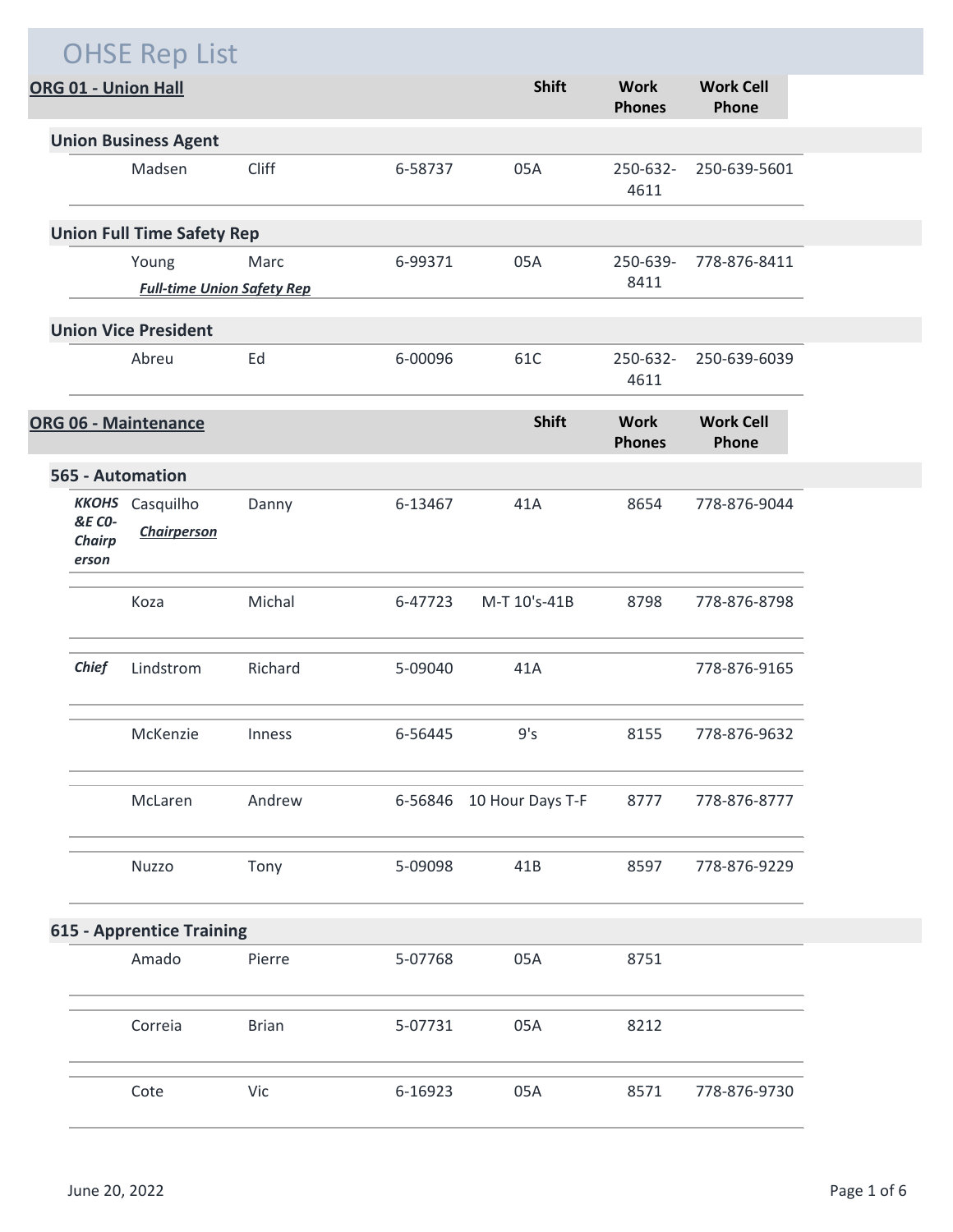| 633 - Garage Production Support    |              |         |       |                              |                           |  |
|------------------------------------|--------------|---------|-------|------------------------------|---------------------------|--|
| Johnson                            | Gregory      | 5-07767 | 34C   | 8473                         |                           |  |
| 646 - Central Maintenance          |              |         |       |                              |                           |  |
| Rowsell                            | Dawson       | 6-78527 | 21A   |                              |                           |  |
| Tweedy                             | <b>Brian</b> | 6-92057 | 21B   | 8226                         |                           |  |
| ORG 08 - Plant Services            |              |         | Shift | <b>Work</b><br><b>Phones</b> | <b>Work Cell</b><br>Phone |  |
| 637 - Carpenters/Cladders/Painters |              |         |       |                              |                           |  |
| Bradbury                           | Peter        | 5-14171 | 36A   |                              |                           |  |
| 646 - Central Maintenance          |              |         |       |                              |                           |  |
| Fernandes                          | Tony         | 6-25937 | 21B   | 8253                         |                           |  |
| 702 - Railway & Shipping           |              |         |       |                              |                           |  |
| Maillet                            | Andy         | 5-07760 | 37C   | 8436                         |                           |  |
| Silveira                           | Ed           | 6-83149 | 37A   | 8553                         |                           |  |
| 704 - Terminal Wharf #1            |              |         |       |                              |                           |  |
| Abreu                              | Reece        | 5-14476 | 34B   |                              |                           |  |
| Campbell                           | Colin        | 5-09055 | 61B   | 8436                         |                           |  |
| Carrita                            | Gualbert     | 6-13166 | 61C   | 8436                         |                           |  |
| Enmark                             | Shawn        | 5-11017 | 61B   | 8776                         |                           |  |
| Krause                             | Joshua       | 5-14060 | 61C   |                              |                           |  |
| <b>Chief</b><br>Szmata             | Mike         | 6-88856 | 61A   | 8553                         | 250-407-2127              |  |
| <b>Vice-Chairperson</b>            |              |         |       |                              |                           |  |

## **710 - Conveyor Operations**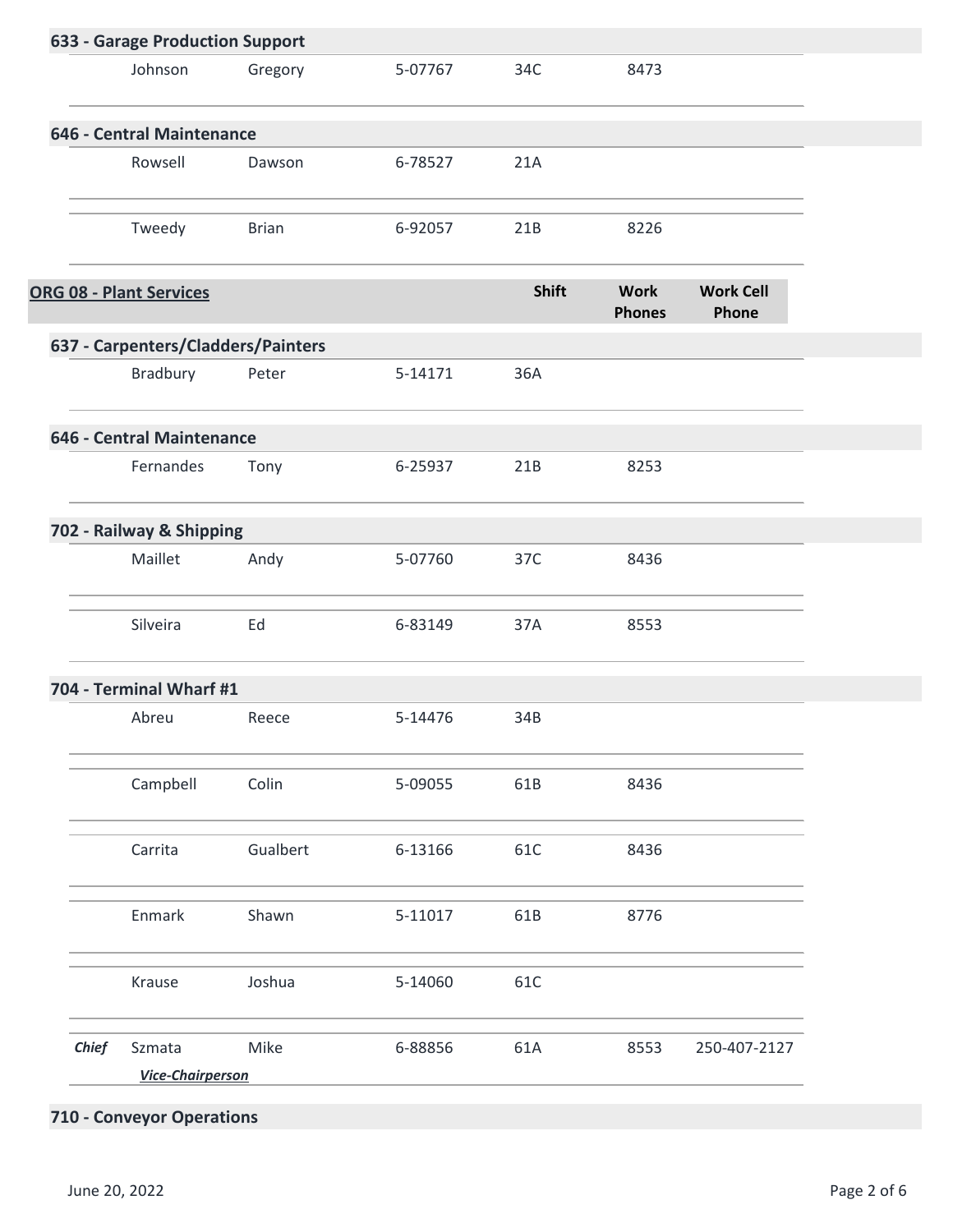|                 | Pacheco                           | John       | 6-69034 | 37C          | 8151                         |                           |
|-----------------|-----------------------------------|------------|---------|--------------|------------------------------|---------------------------|
| 726 - Utilities |                                   |            |         |              |                              |                           |
|                 | <b>Buick</b>                      | lan (John) | 6-11219 | 61A          | 8230                         | 778-876-9412              |
|                 | 733 - Gas Treatment Centre        |            |         |              |                              |                           |
|                 | McAllister                        | Raegen     | 6-53849 | 61B          | 8151                         |                           |
|                 | <b>ORG 10 - Reduction</b>         |            |         | <b>Shift</b> | <b>Work</b><br><b>Phones</b> | <b>Work Cell</b><br>Phone |
|                 | <b>140 - Reduction Operations</b> |            |         |              |                              |                           |
|                 | Adams                             | James      | 6-00237 | 34C          | 8712                         |                           |
|                 | Andrews                           | Larrie     | 5-14538 | 34D          |                              |                           |
|                 | Brown                             | David      | 6-10201 | 34A          | 8151                         | 250-407-2402              |
|                 | Carreiro                          | Justin     | 5-15351 | 37A          | 250-407-<br>2057             |                           |
|                 | Dollemore                         | Ed         | 6-21196 | 34C          |                              |                           |
|                 | Hanson                            | Braydon    | 5-12049 | 34A          | 8212                         |                           |
|                 | Laderoute                         | Norman     | 5-07749 | 34B          | 8436                         |                           |
|                 | Monsen                            | Eldon      | 5-11022 | 34A          | 8436                         |                           |
| <b>Chief</b>    | Ruff                              | Russell    | 5-14548 | 34C          | 5181                         | 250-639-4389              |
|                 | Sangha                            | Karm       | 6-80107 | 34C          | 8212                         |                           |
|                 | Stonehocker                       | Val        | 5-11040 | 34A          | 8712                         | 250-639-6239              |
|                 | Wilcox                            | Jeffrey    | 5-11524 | 34A          | 8212                         |                           |
|                 |                                   |            |         |              |                              |                           |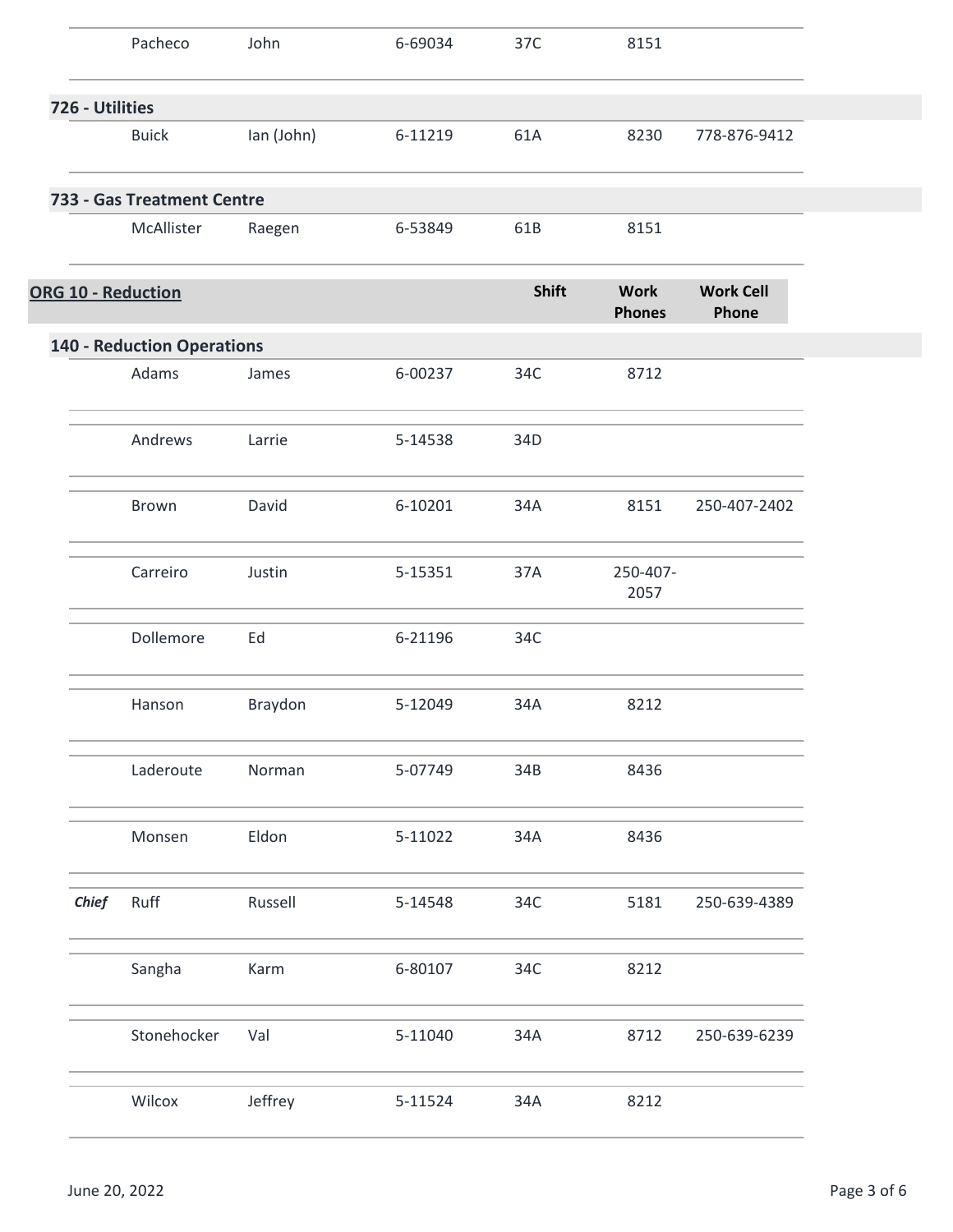|                               |              | Wilson                          | Mike                           | 5-14498 | 34B          | 8151                         |                           |
|-------------------------------|--------------|---------------------------------|--------------------------------|---------|--------------|------------------------------|---------------------------|
| 643 - PTA (Crane) Maintenance |              |                                 |                                |         |              |                              |                           |
|                               |              | Watt                            | Geoff                          | 5-08413 | 37A/B        |                              | 250-639-0007              |
| ORG 12 - Casting              |              |                                 |                                |         | <b>Shift</b> | <b>Work</b><br><b>Phones</b> | <b>Work Cell</b><br>Phone |
|                               |              | <b>620 - Casting Maintenace</b> |                                |         |              |                              |                           |
|                               |              | <b>Boomars</b>                  | Shaun                          | 6-08167 | 41A          |                              | 778-876-9976              |
|                               | <b>Chief</b> | Guerreiro                       | Brandon                        | 5-09410 | 41A          |                              | 250-407-2247              |
|                               |              | Stevenson                       | Chad                           | 6-86932 | 10's M-T     | 8563                         | 778-876-9299              |
|                               |              | <b>693 - Casting Services</b>   |                                |         |              |                              |                           |
|                               |              | Ferguson                        | Robert James<br>$(\text{Jim})$ | 6-25822 | 05A          | 8517                         |                           |
|                               |              | Hansen                          | Troy                           | 6-34835 | 05A          |                              | 8513/8425 778-876-9513    |
|                               |              | 874 - "C" - Cast House          |                                |         |              |                              |                           |
|                               |              | Byrne                           | Brady (Austin)                 | 6-11841 | 34B          | 8478                         |                           |
|                               |              | Morden                          | Jeremy                         | 5-10264 | 34B          | 8473                         |                           |
|                               |              | Slanina                         | Joe                            | 5-09409 | 34B          | 8820                         |                           |
|                               |              | 875 - "B" Area Casting          |                                |         |              |                              |                           |
|                               |              | Besler                          | Alana                          | 5-10217 | 34B          | 8472                         |                           |
|                               |              | Boudreau                        | Angela                         | 5-10213 | 34B          | 8473                         |                           |
|                               |              | Nijjar                          | Sonny                          | 6-66842 | 34D          | 8478                         |                           |
| ORG 13 - Carbon               |              |                                 |                                |         | <b>Shift</b> | <b>Work</b><br><b>Phones</b> | <b>Work Cell</b><br>Phone |

## **123 - Anode Bake Furnace (ABF)**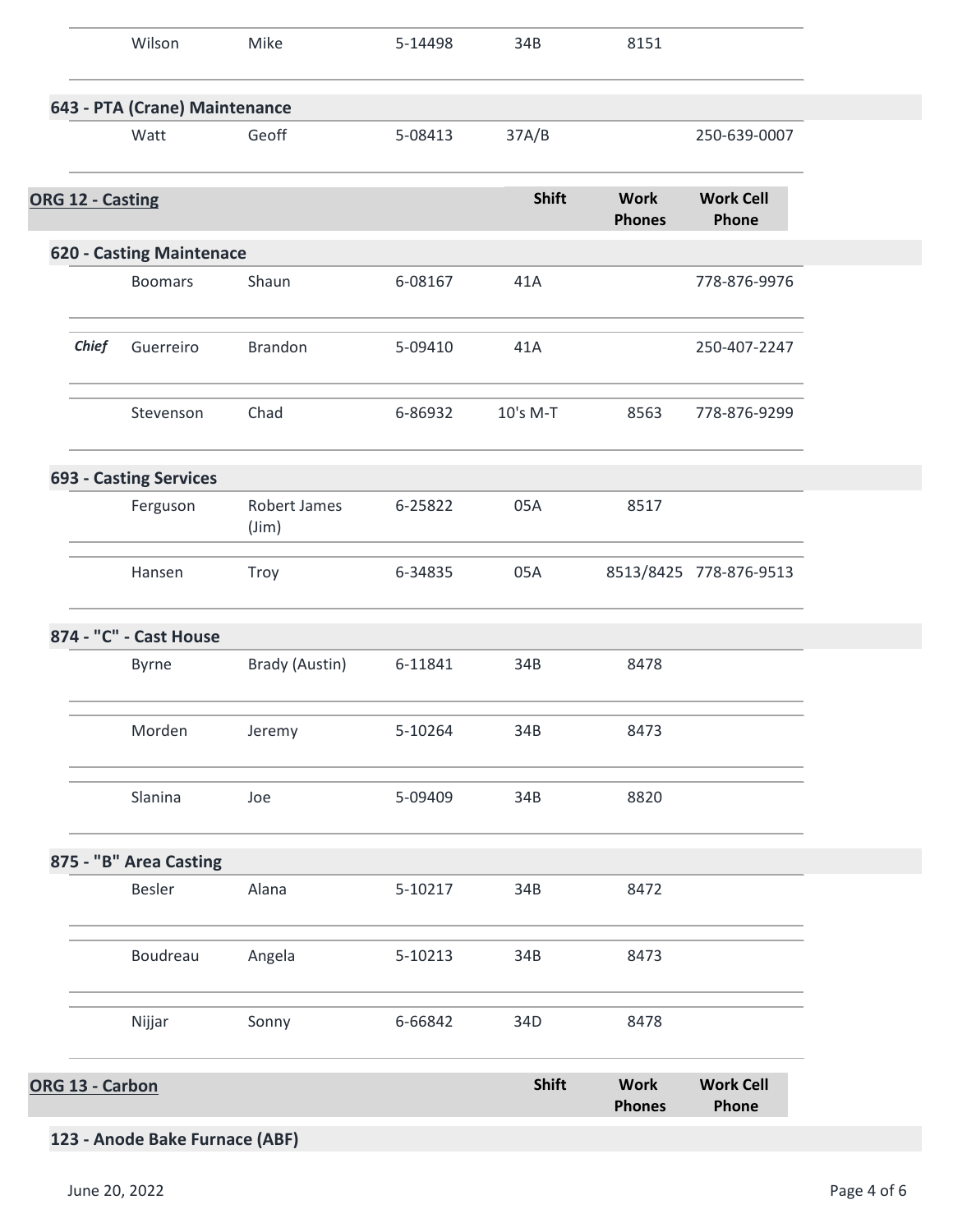|              | Best                                    | Craig    | 5-09640 | 34B | 8712 |              |
|--------------|-----------------------------------------|----------|---------|-----|------|--------------|
|              | Bolton                                  | Thomas   | 6-07938 | 34B | 8212 |              |
|              | DeMedeiros                              | John     | 6-19864 | 34B |      |              |
|              | Gomes                                   | Raquel   | 6-31142 | 34C |      |              |
|              | Hubbard                                 | Richard  | 5-09097 | 34A | 8436 |              |
|              | Mendoza                                 | Julius   | 5-09084 | 34C | 8571 |              |
| <b>Chief</b> | Schmidt<br><b>Recording Secretary</b>   | Mike     | 6-80931 | 34A |      | 250-639-6533 |
|              |                                         |          |         |     |      |              |
|              | 123 - Anode Bake Furnace (ABF) Operator |          |         |     |      |              |
|              | Allen                                   | Dan      | 6-00854 | 34B | 8051 |              |
|              | 125 - Anode Rodding Shop (ARS)          |          |         |     |      |              |
|              | Bangay                                  | Troy     | 5-08520 | 34C | 8553 |              |
|              | Ito                                     | Derek    | 6-41346 | 34B |      |              |
|              | Weightman                               | Danielle | 5-10430 | 34B | 8212 |              |
|              | <b>627 - Carbon Maintenance</b>         |          |         |     |      |              |
|              | Baber                                   | Mike     | 5-09551 | 39A |      |              |
|              | <b>Bhander</b>                          | Harjit   | 6-06551 | 05A |      |              |
|              | Cabral                                  | Paul     | 6-11957 | 39A |      |              |
|              | Gray                                    | Jamie    | 5-13785 | 34A |      |              |
|              |                                         |          |         |     |      |              |